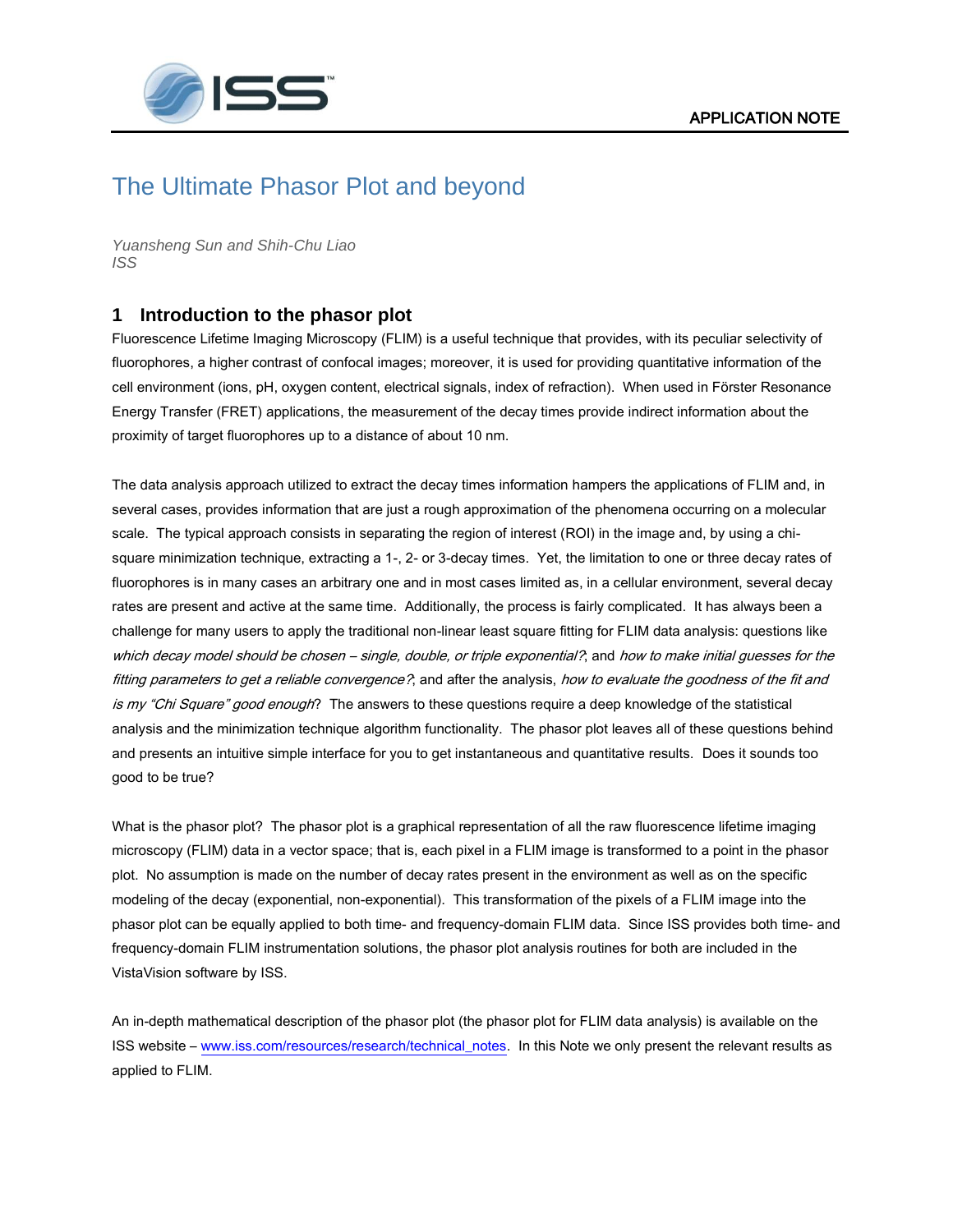The phasor space is constructed by using two phasor vectors (G, S), where each component is represented as shown in Eq. [1].

$$
g_{x,y}(\omega) = m_{x,y} \cos(\varphi_{x,y}) \quad \text{and} \quad s_{x,y}(\omega) = m_{x,y} \sin(\varphi_{x,y}) \quad (1)
$$

In a frequency-domain FLIM measurement,  $m_{x,y}$  and  $\varphi_{x,y}$  are the modulation ratio and the phase delay measured given a particular modulation frequency  $(\omega)$  at a pixel location  $(x, y)$ . In a time-domain FLIM measurement (such as TCSPC - time correlated single photon counting), the two phasors can be obtained through the sine and cosine transforms of the raw decay data, given by Eq. [2], where  $I_x$ ,  $\phi$  is the photon count of each time bin "t" at a pixel location (x,y), and  $\omega$  is the angular frequency of harmonic content of the excitation light and is equal to "2 $\pi r$ ", where f is the basis repetition rate of the pulsed excitation light.

$$
g_{x,y}(\omega) = \frac{\int_0^\infty I_{x,y}(t)\cos(\omega t)dt}{\int_0^\infty I_{x,y}(t)dt} \quad \text{and} \quad s_{x,y}(\omega) = \frac{\int_0^\infty I_{x,y}(t)\sin(\omega t)dt}{\int_0^\infty I_{x,y}(t)dt} \tag{2}
$$

For a single-lifetime (  $\tau$  ) species, the expressions [2] are resolved analytically and the values of  $g$  and  $s$  are given by Eq. [3].

$$
g(\omega) = \frac{1}{1 + (\omega \tau)^2} \qquad \text{and} \qquad s(\omega) = \frac{\omega \tau}{1 + (\omega \tau)^2} \tag{3}
$$

From this relationships, the lifetime of any single exponential decay is displayed on a semicircle curve centered at (g=0.5, s=0) with a radius of 0.5 in the phasor plot. The plot is called the Universal Circle. On it, for a fixed frequency, longer lifetimes tend to be displayed to the left and shorter lifetimes to the right (see Figure 1).



**Figure 1**: The phasor plot vector space and the universal circle. A single decay component is represented by a point (s,g) on the universal circle.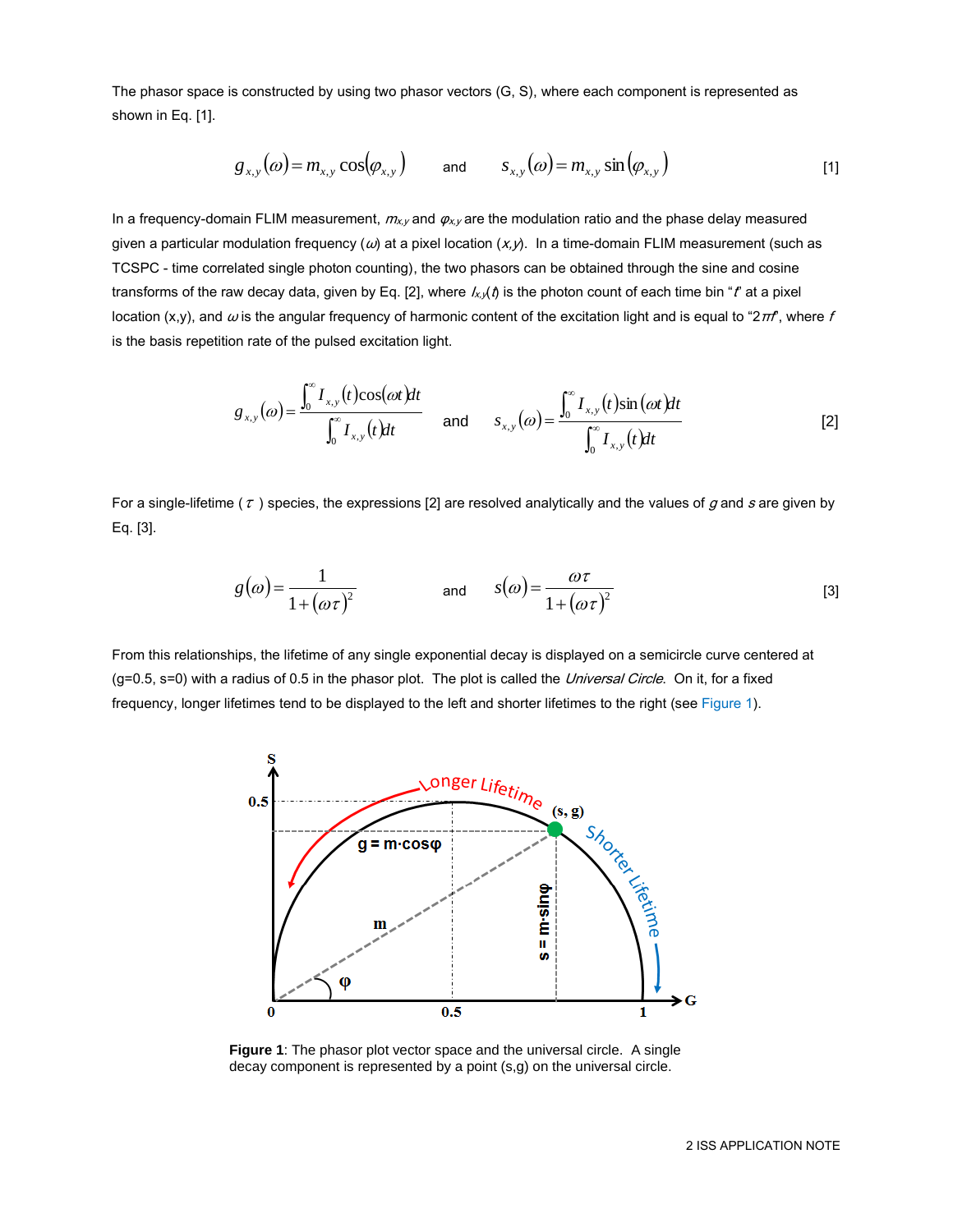## **2 Exploring the phasor plot properties**

The phasor plot represents the FLIM raw data. This great feature makes the phasor plot a model-free approach, which provides an unbiased way for data analysis requiring no expertise in the related physical and mathematical modeling for FLIM data analysis. Let us explore a few basic features of the phasor plot and see what it can do for you.

#### You can easily identify any single-lifetime species with its lifetime value.

 $\triangleright$  This is simply done in the ISS VistaVision software by using the mouse to place a circular cursor to cover a distribution on the universal circle; the software also provides a registration tool that can automatically identify and localize a population of the phasor points for one species whose lifetimes follow a Gaussian distribution. Figure 2 displays the lifetimes of Rose Bengal in different solvents.



**Figure 2**: Decay time of Rose Bengal in different solvents displayed in the phasor plot. Data was acquired using the ISS Alba V system using the 561 nm laser as excitation wavelength (*courtesy of Dr. Ammasi Periasamy, University of Virginia*).

#### You can easily distinguish between the single- and multi-lifetime species.

- $\triangleright$  The pixels distribution of a single-lifetime species is centered at a point on the universal circle.
- $\triangleright$  The distribution of a multi-lifetime species or a mixture of different single-lifetime species producing a multiexponential decay falls inside the universal circle.

#### You can decompose a complex mixture into individual species in a graphical way.

 $\triangleright$  The phasor point of a mixture composed of two species is located on the line connecting the two phasor points of representing each individual species in the phasor plot; the contribution from one species of the mixture to the total fluorescence signal is proportional to the distance from the mixture point to the other species point (see Figure 3). Note that the individual species do not have to be a single-lifetime species. This is a key concept of using the phasor plot to analyze a complex system, where it is almost impossible to solve individual lifetime components.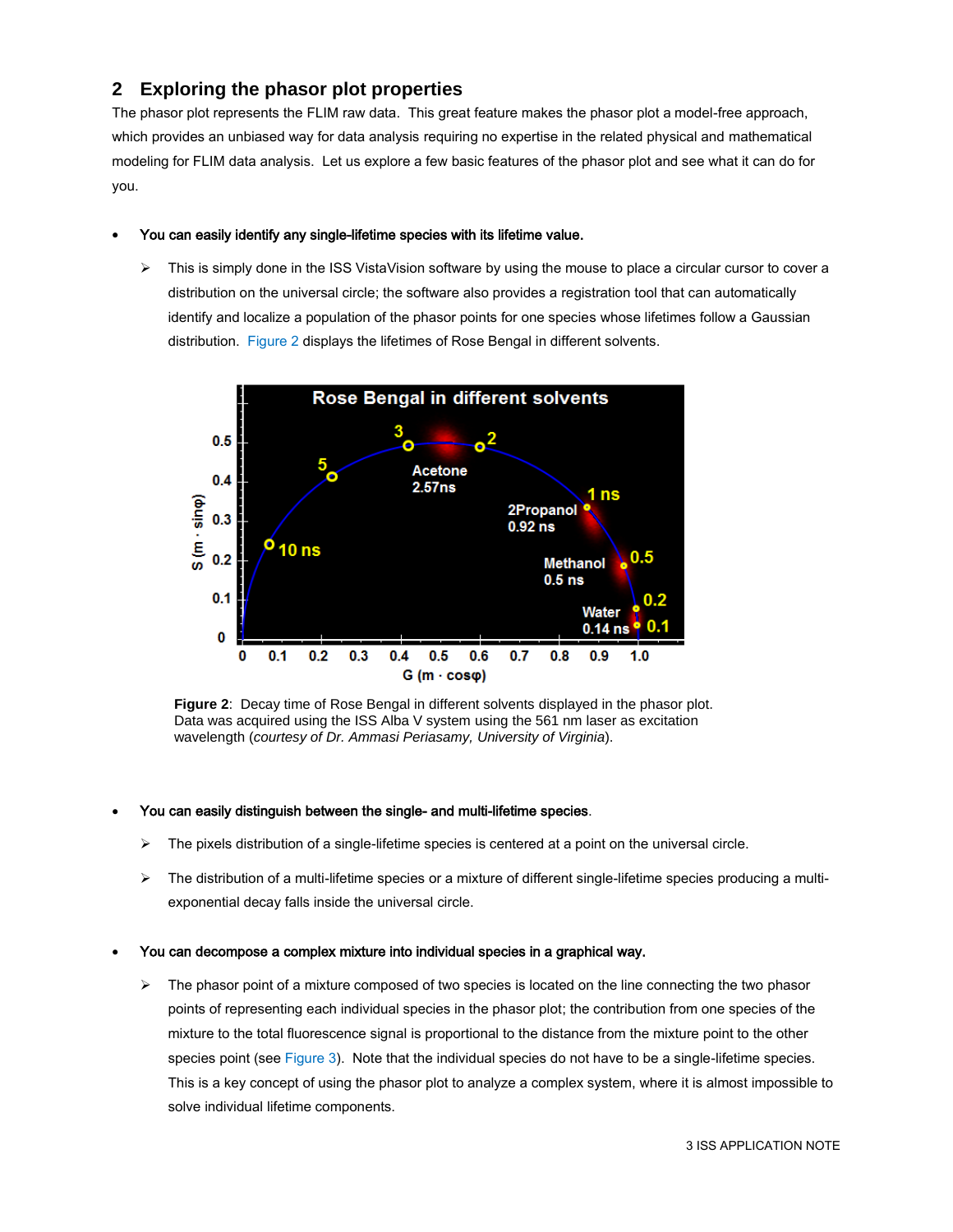

**Figure 3**: Decomposition of a mixture composed of two species in the phasor plot each of the two species could have a single lifetime (the 1-2 mixture case) or multiple lifetime components (the A-B mixture case).

- $\triangleright$  Figure 4 shows an example of using the phasor plot to compare purified mCerulean, mTurquise2 and three mixtures of the two purified fluorescent protein solutions. As expected, the mixtures are lying on the line connecting the two phasor distributions measured from each species and their contributions in each mixture are indicated by the location of the mixture on the line.
- $\triangleright$  The rule also applies to a more complex system, for example the phasor point of a mixture of three species is located inside the triangle that connects three phasor points representing each individual species; the shape will become a polygon for more than three species. Knowing the exact locations of the mixture and every individual species in the phasor plot, the contribution from each species to the mixture can be explicitly solved.



**Figure 4**: Comparison of mCerulean, mTurquise2 and three mixtures of the two species in the phasor plot. Data was acquired using the ISS Alba V system using as excitation source the 440 nm laser line (*courtesy of Dr. Richard N. Day; Indiana University School of Medicine*).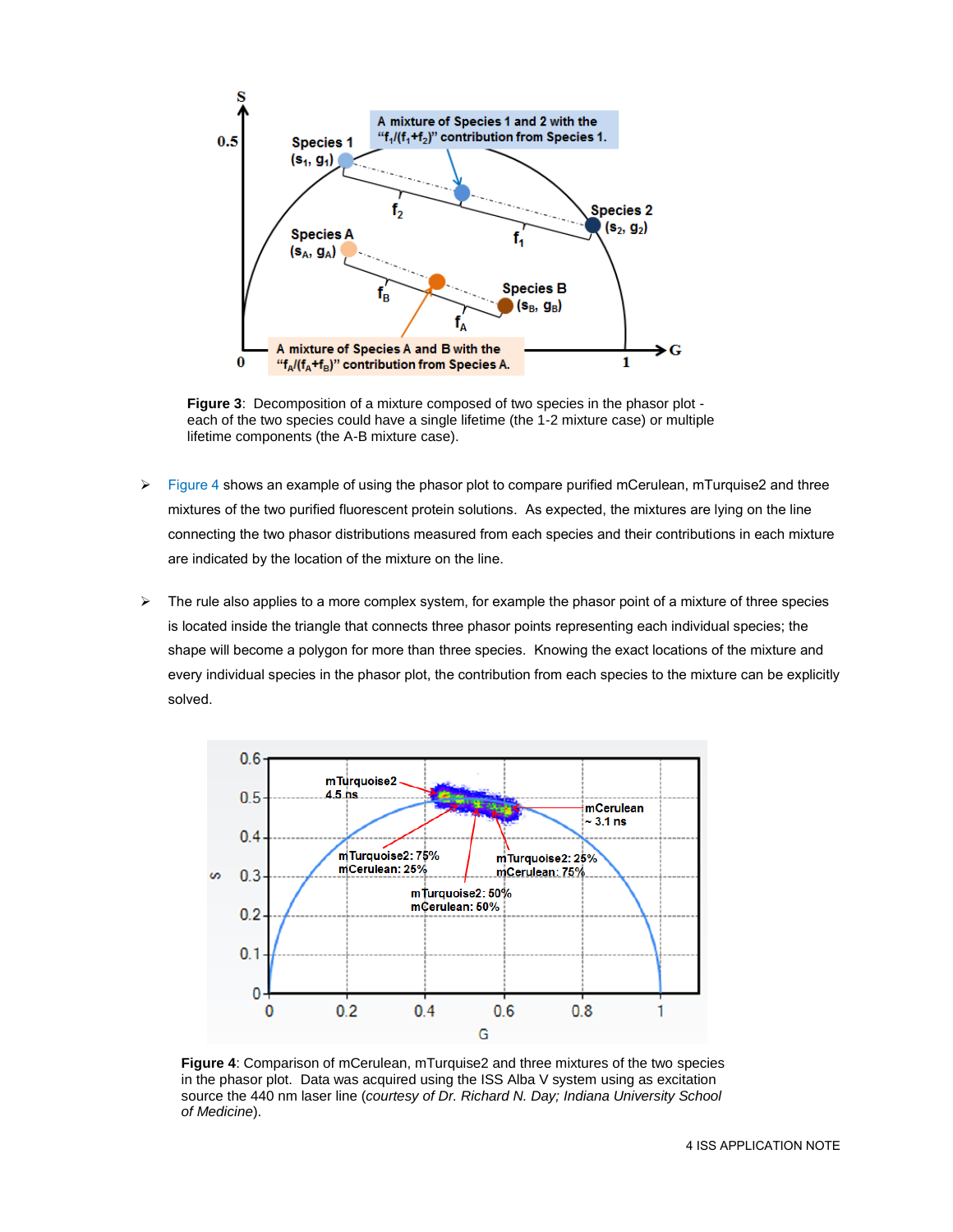#### You can interactively map between the image pixels and the phasor points.

- $\triangleright$  Each image pixel is mapped to a phasor point. This one-to-one mapping provides an "interactive-play" feature such that one can circle a distribution on the phasor plot to find the corresponding pixels in the image. This nice feature allows for you to easily localize and differentiate the distributions of species of different lifetimes in a sample (an example is shown in Figure 5).
- $\triangleright$  Each location on the phasor plot gives you the lifetime information and depending upon the look-up table you choose, the intensity or the color shown at a location on the phasor plot tells you the frequency (the number) of the pixels which have the same lifetime – this means that the phasor plot directly shows you the statistics of the lifetime distribution.

#### You can plot not only a whole image but also as many images as you want in one phasor plot.

- $\triangleright$  This would significantly reduce the time for analyzing a large amount of data, compared to the traditional non-linear least square fitting analysis, which typically runs on a pixel-by-pixel base.
- $\triangleright$  More importantly, different data sets can be directly compared and analyzed on the same graph at the same time, allowing you quickly extract and differentiate biological meanings.
- This function is very useful for Förster Resonance Energy Transfer (FRET) measurements, as discussed below.



 $\triangleright$  This function is provided by the ISS VistaVision "Multi-Image Phasor Analysis" module.

**Figure 5**: Differentiate different lifetimes in nucleus vs. cytosol in the phasor plot. Three populations resolved in the phasor plot are mapped back to the image pixels, marked by red (mainly in the cytosol), green (in the nucleus) and yellow (between cytosol and nucleus).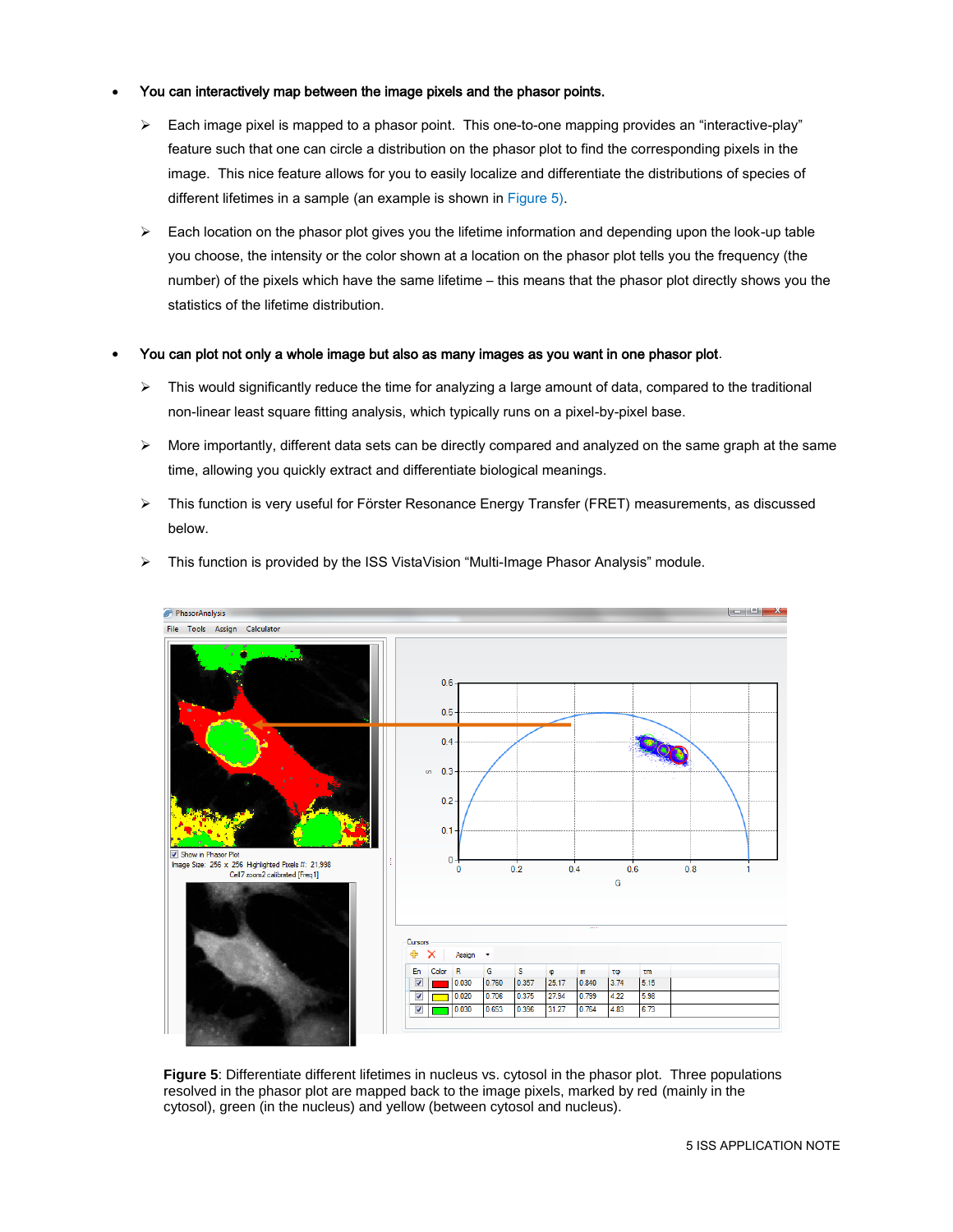## **3 Get more quantitative with the phasor plot – the "FRET Trajectory" approach**

Many users question if the phasor plot can produce quantitative results in a further depth, more than just the lifetime – "Particularly, can I use the phasor plot to analyze my FRET data and get quantitative FRET efficiencies?" This had been a challenge, until Dr. Enrico Gratton and his group members in the Laboratory for Fluorescence Dynamics (LFD) at the University of California Irvine developed the "FRET trajectory" approach (2). This approach is implemented in VistaVision. So, the answer is yes.

FRET is non-radiative energy transfer from an excited molecule (the donor) to another nearby molecule (the acceptor) through a long range dipole–dipole coupling mechanism. As given by Eq. [5], the efficiency of energy transfer  $(E)$  from the donor to the acceptor is dependent on the inverse of the sixth power of the distance separating them ( $\eta$ , subject to their Förster distance ( $Ro$ ) at which E is 50% (3-4). FRET is typically limited to distances less than about 10 nm, making it a powerful tool for investigating a variety of phenomena that produce changes in molecular proximity.

$$
E = \frac{R_o^6}{R_o^6 + r_o^6}
$$
 and 
$$
r = R_o \left(\frac{1 - E}{E}\right)^{1/6}
$$
 [5]

FLIM is among the most accurate methods of measuring FRET (5). In a FLIM-FRET experiment, the quenched lifetimes of the donor  $(T<sub>DA</sub>)$  in the samples containing both the donor and the acceptor are measured to map the FRET efficiencies based on Eq. [6], where the unquenched donor lifetime  $(\tau_D)$  is typically determined from the donor-only control sample. As only donor signals are measured by FLIM for determining the FRET efficiency, the method does not require the corrections for spectral bleedthrough that are necessary for intensity-based measurements of sensitized emission from the acceptor.

$$
E = 1 - \frac{\tau_{DA}}{\tau_D} \tag{6}
$$

In the phasor plot, it is easy to visualize the difference of the lifetimes from unquenched vs. quenched donor samples. Figure 6 shows a nice example of plotting four FLIM data sets, measured from live cells expressing Cerulean-alone (unquenched donor) and Cerulean in three different FRET-standard constructs (quenched donor), in the phasor plot. These genetic constructs were developed by the Vogel's laboratory at NIH/NIAAA through encoding fusions between donor and acceptor fluorescent proteins separated by defined amino acid linker sequences (6). The C5V, C17V and C32V constructs shown here were generated by encoding Cerulean (FRET donor) and Venus (FRET acceptor), directly coupled by either a 5, 17 or 32 amino acid linker. It is clearly shown by the phasor plot that the lifetimes of Cerulean in the FRET-standard constructs are shorter than that of Cerulean-alone due to quenching by Venus. The phasor plot also reveals more quenching (shorter lifetime) as the linker gets shorter.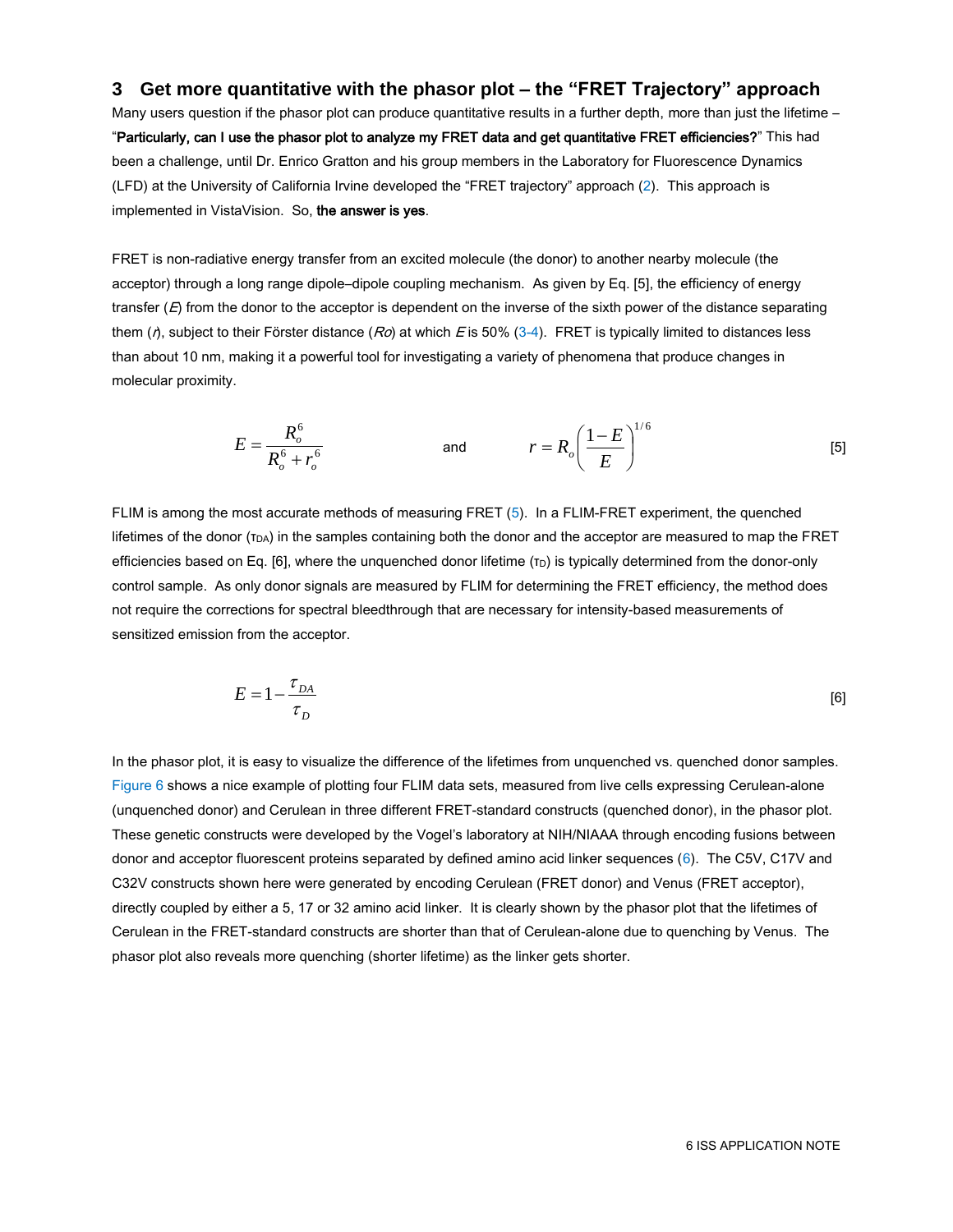

**Figure 6**: Differentiate different lifetimes of Cerulean in cells expressing Cerulean alone and three different FRETstandard constructs (C32V, C17V and C5V; see text for details). (Data acquired using ISS Alba V system with the 440 nm laser excitation wavelength by Yuansheng Sun during the 2014 KCCI workshop on FLIM and FRET, organized by Dr. Ammasi Periasamy at the University of Virginia).

However, it does not seem to be straightforward to link both the data of both unquenched and quenched donors to produce the FRET efficiency in the phasor plot. Fortunately, Dr. Gratton's LFD group came up an elegant solution, called the "FRET trajectory" approach (2). Figure 7 shows how the FRET efficiency for C5V is determined using the Cerulean-alone and C5V data shown in Figure 6, based on the "FRET trajectory" method, implemented in the ISS VistaVision software.

- a. Load both unquenched and quenched data (images) into the phasor plot using the "Multi-Image Phasor Analysis" module (Figure 7-left panel; also see Figure 6).
- b. Select the population of the unquenched donor (Cerulean-alone in this case) phasor points using the circle shown on the phasor plot and assign it to be the unquenched donor phasor position. Use the arrow buttons to finely adjust the circle position, and a higher "Score" indicates a better circle position that matches the selected population. The circle size is adjustable.
	- c. Select the population of the phasor points originated from background (e.g. caused by the scatter of the excitation light or the sample auto-fluorescence) using the circle and assign it to be the background phasor position. In this case, the background is assumed to be from the scatter of the excitation light and its phasor position is defined at the (g=1, s=0) for zero lifetime.
	- d. Click the "FRET Calculator" button in the "Multi-Image Phasor Analysis" module to plot the FRET trajectory (Figure 7-right panel). The trajectory is plotted depending upon the contributions from the background and the unquenched donor, which can be determined from control samples and then assigned to the software by the users. A circle lies on the trajectory and travels along the trajectory by sliding the "Efficiency" bar. The "Efficiency" is the FRET efficiency. By sliding "the "Efficiency" value, one can move the circle to the position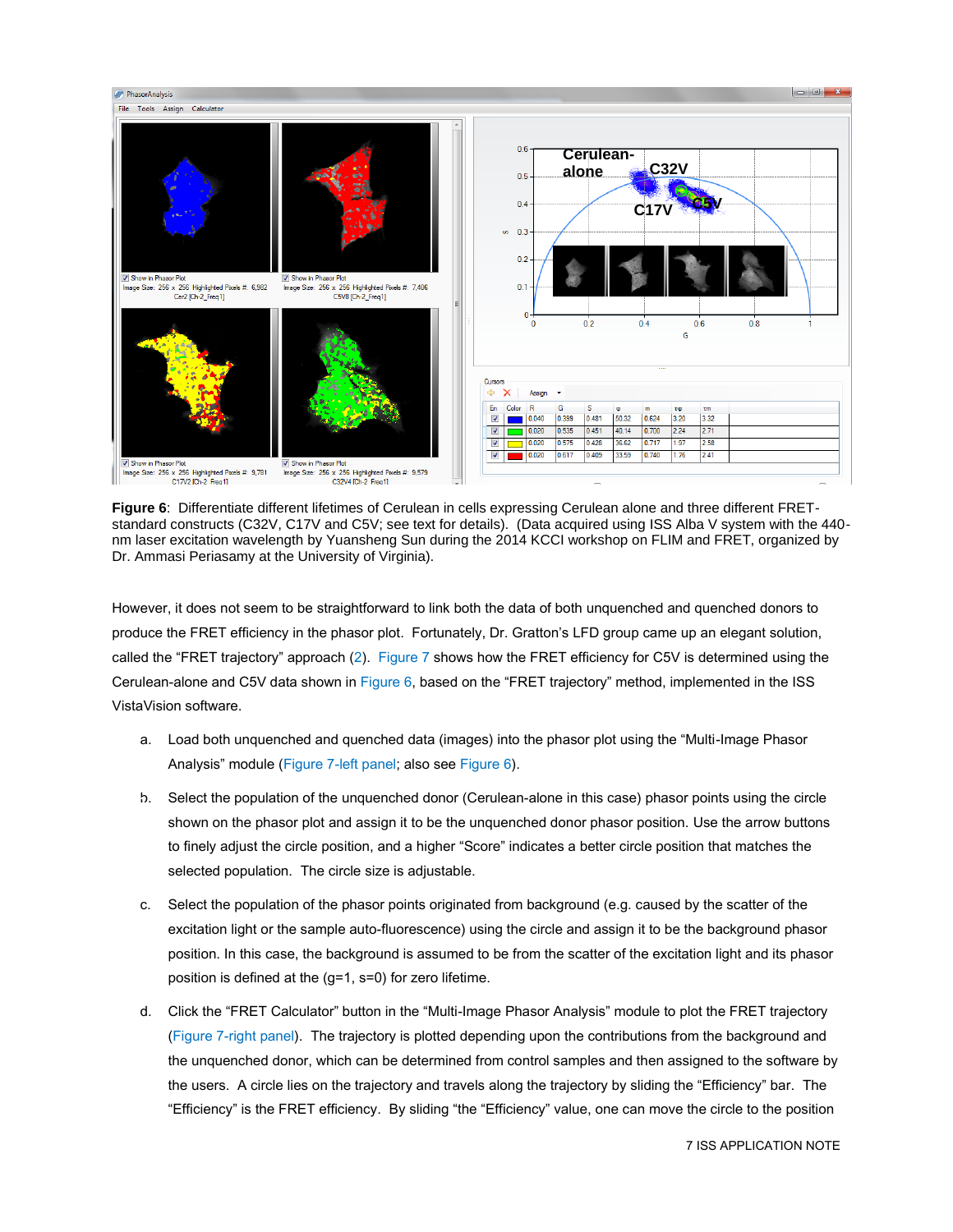that best matches the population of the quenched donor (C5V in this case) phasor points – here, its FRET efficiency is obtained from reading the value shown in the "Efficiency" bar. Again, a higher "Score" indicates a better circle position that matches the selected population and the circle size is adjustable.



**Figure 7**: Determine the FRET efficiency using the "FRET trajectory" approach in the ISS VistaVision software. The C5V FRET efficiency is determined using the Cerulean-alone and the C5V data, shown in Figure 6.

## **4 Conclusions**

The traditional non-linear fitting for FLIM data analysis requires some level of expertise in understanding the physics of fluorescence lifetime and a full appreciation of the statistical tools that are to be utilized in cases that are at best disputable. Undoubtedly, this projects a challenge for many biologists who have to focus on solving their biological questions rather than their tools. In contrast, the phasor plot approach provides a simple interface to analyze the raw FLIM data quantitatively.

A summary of the merits of the phasor plot given by Dr. Enrico Gratton are - "No expertise necessary; Instantaneous results; Independent of initial choices; Quantitative results; and Intuitive simple interface".

We hope that more people will be encouraged and start to apply FLIM to their research after knowing what the phasor plot can do and realizing the FLIM data analysis is not that scary. Then, your application of using the phasor plot will drive it beyond what we can imagine today.

## **Acknowledgements**

We thank Dr. Richard N. Day, Dr. Ammasi Periasamy, Dr. Enrico Gratton and members in LFD for their help during the preparation of this application note.